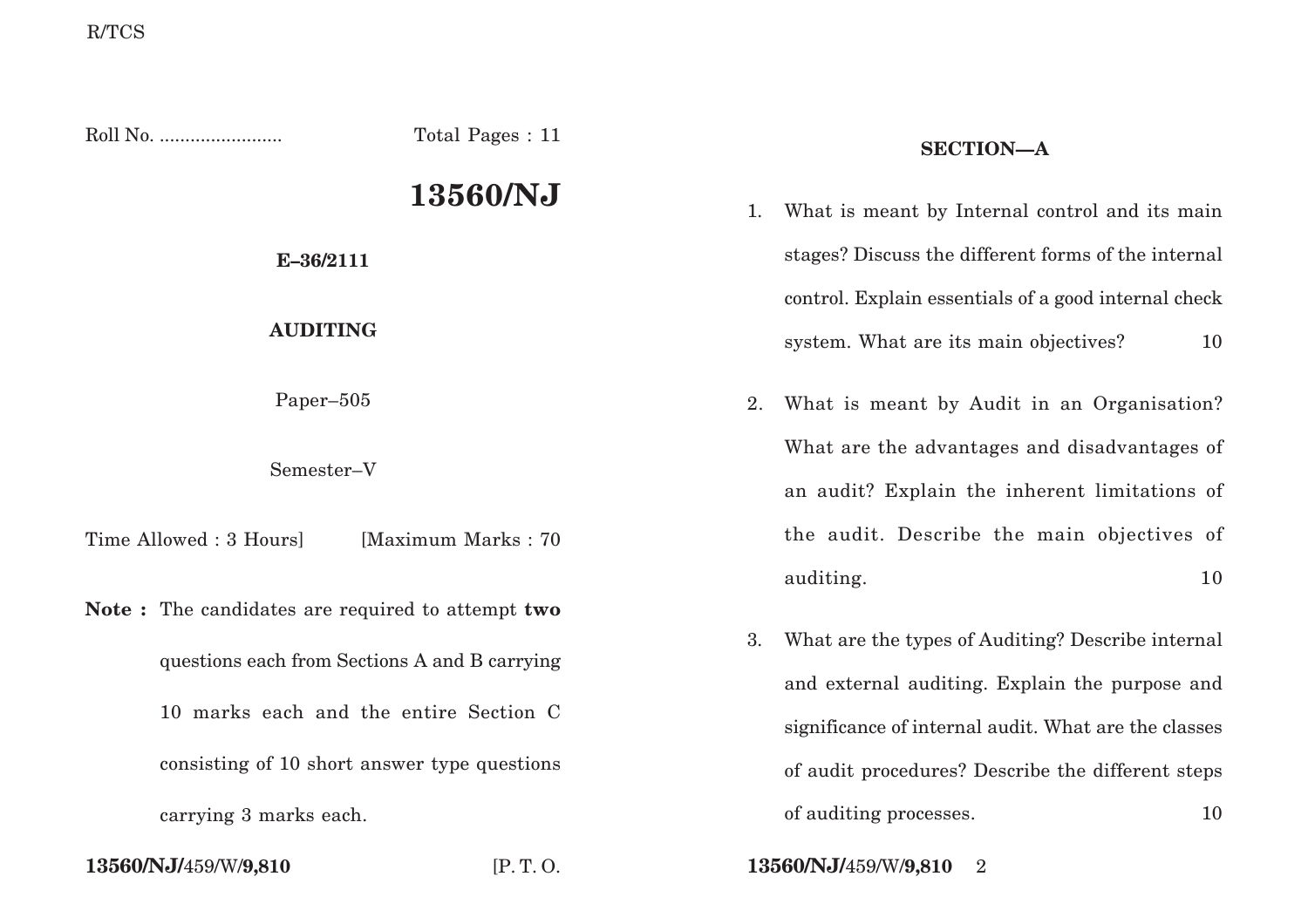4. Describe the difference between Audit and Investigation. Explain audit planning. What are the steps in Audit planning? Describe the types of audit planning and the objective of audit planning. Why is audit planning important? 10

### **SECTION—B**

- 5. (a) How do you examine a Voucher? What are the points to be considered while examining the vouchers? 4
	- (b) What are the three types of Vouchers? 3
	- (c) How is vouching done for cash transaction? How do you do vouching sales? 3
- 6. (a) How do Auditors verify Assets and Liabilities? What is the difference between verification and valuation? What are the objectives of verification and valuation of assets and liabilities? 6
- **13560/NJ/**459/W/**9,810** 3 [P. T. O. **13560/NJ/**459/W/**9,810** 4
- (b) What are the two types of Valuation? What is meant by asset based valuation? 4
- 7. Discuss the following terms in Accounting and Auditing :
	- (a) Qualification of Auditors. 5
	- (b) Terms and Rotation of Auditors. 5
- 8. Discuss the recent trends in Accounting and Auditing. Explain the effects of the following aspects on the trends : 10
	- (a) Continued Training in Data Analytics.
	- (b) Employees Familiar with Information Systems.

# **SECTION—C**

- 9. Attempt any **ten** questions from the following :  $10\times3=30$ 
	- (i) What is meant by internal checking in Audit?
-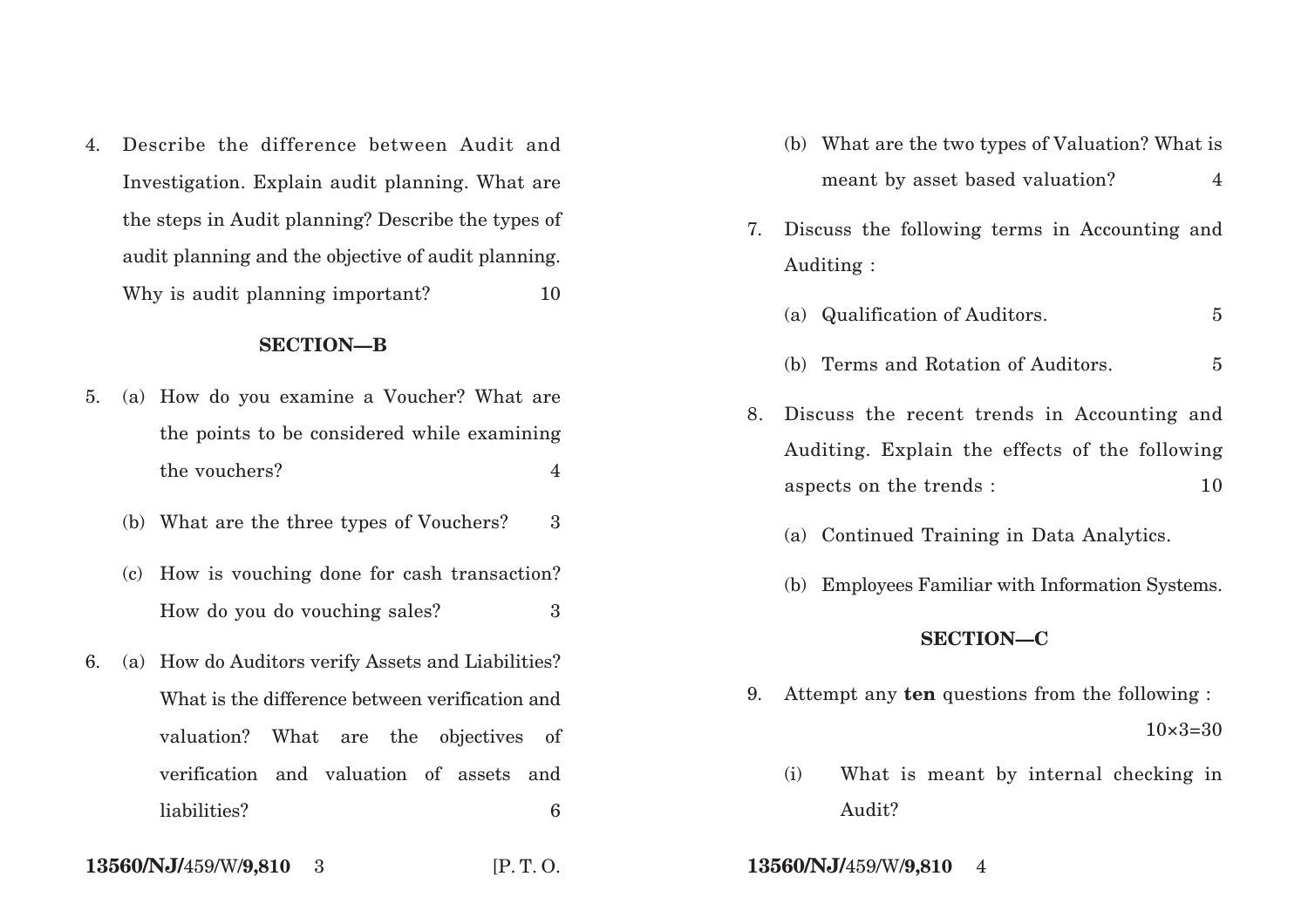- (ii) Describe the four factors that influence the reliability of Audit.
- (iii) Describe the Internal audit process of conducting fieldwork.
- (iv) What is the distinction between Auditing and Investigation?
- (v) Describe the different forms of Internal control and their difference.
- (vi) Describe the essentials of a good internal check system. Explain internal check as regards wage payment.
- (vii) What are the different Audit procedures?
- (viii) What are the features of Vouching? Why vouching is important in Auditing?
- (ix) What are the provisions regarding Auditor's appointment and removal?
- **13560/NJ/**459/W/**9,810** 5 [P. T. O. **13560/NJ/**459/W/**9,810** 6
- (x) What are the four responsibilities of Audit Committee? Why is Audit committee important?
- (xi) What is meant by an Audit report? What types of reports do Auditors issue?
- (xii) What are the methods of valuation of Assets and Liabilities?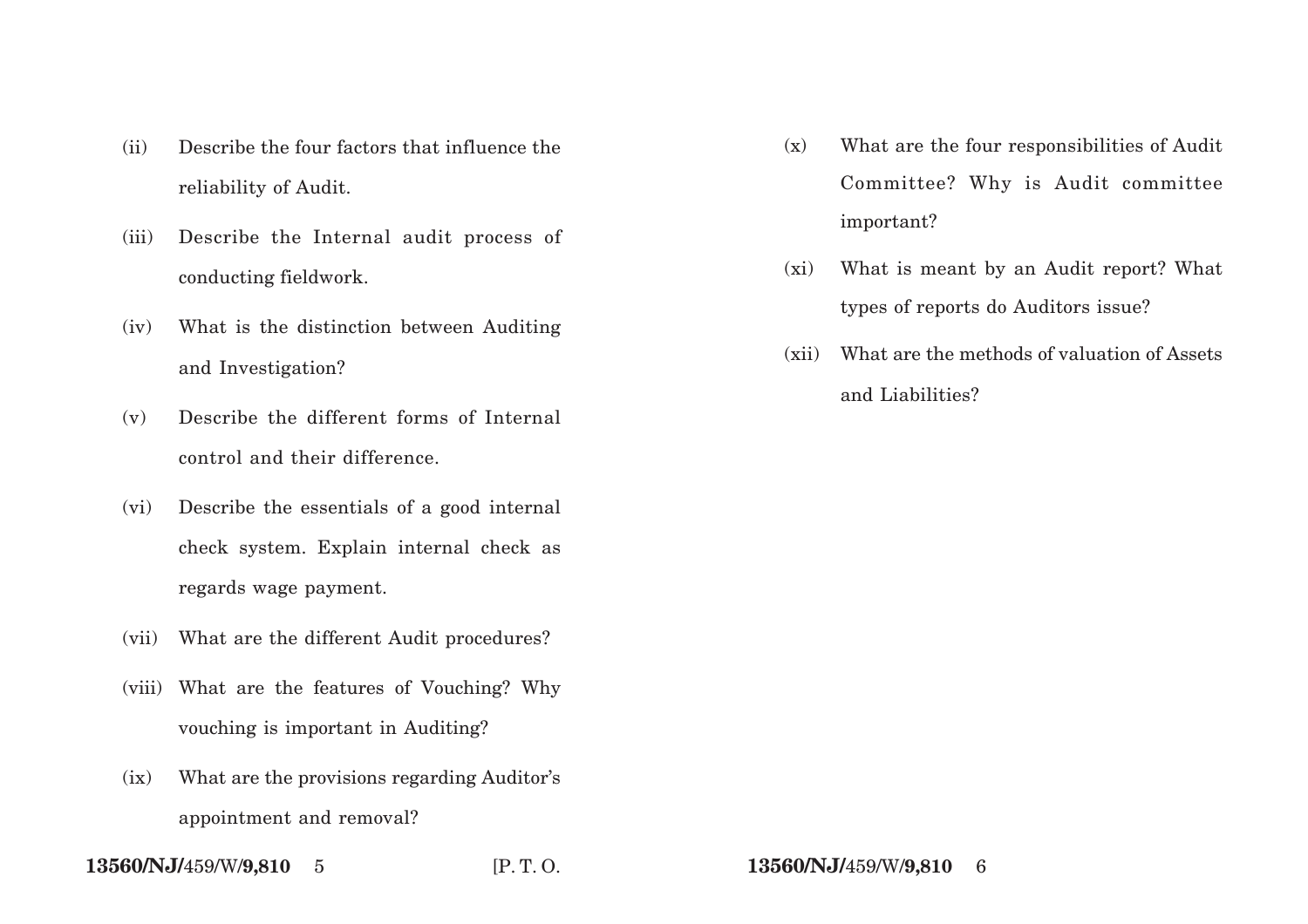# **PUNJABI VERSION**

**ਨੋਟ :** ਭਾਗ А ਅਤੇ В ਹਰੇਕ ਵਿਚੋਂ **ਦੋ–ਦੋ** ਪਸ਼ਨ ਕਰੋ ਅਤੇ  $\vec{a}$ ਰਚੇਕ ਪਸ਼ਨ ਦੇ 10 ਅੰਕ ਹਨ। ਭਾਗ C ਸਾਰਾ ਕਰੋ। ਇਸ **ਵਿਚ 10 ਸੰਖੇਪ ਉੱਤਰ ਵਾਲੇ ਪੁਸ਼ਨ ਲਾਜਮੀ ਹਨ ਅਤੇ ਹਰੇਕ ਪਸ਼ਨ ਦੇ 3 ਅੰਕ ਹਨ।** 

#### **Bwg—A**

- <u>1. ਅੰਦਰੂਨੀ ਨਿਯੰਤਰਣ ਅਤੇ ਇਸਦੇ ਮੁੱਖ ਪੜਾਵਾਂ ਤੋਂ ਕੀ ਭਾਵ</u> ਹੈ? ਅੰਦਰੁਨੀ ਨਿਯੰਤਰਣ ਦੇ ਵੱਖ–ਵੱਖ ਰੁਪਾਂ ਦੀ **ਚਰਚਾ ਕਰੋ**। <u>ਇੱਕ ਚੰਗੀ ਅੰਦਰੂਨੀ ਜਾਂਚ ਪਣਾਲੀ ਦੀਆਂ ਜ਼ਰੂਰੀ ਗੱਲਾਂ ਦੀ</u> ਵਿਆਖਿਆ ਕਰੋ। ਇਸ ਦੇ ਮੁੱਖ ਉਦੇਸ਼ ਕੀ ਹਨ? **10**
- <u>2. ਕਿਸੇ ਸੰਸਥਾ ਵਿੱਚ ਆਡਿਟ ਤੋਂ ਕੀ ਭਾਵ ਹੈ? ਆਡਿਟ ਦੇ </u> ਕੀ ਫਾਇਦੇ ਅਤੇ ਨੁਕਸਾਨ ਹਨ? ਆਡਿਟ ਦੀਆਂ **ਅੰਦਰੂ**ਨੀ ਸੀਮਾਵਾਂ ਦੀ ਵਿਆਖਿਆ ਕਰੋ। ਆਡਿਟਿੰਗ ਦੇ ਮੱਖ **ੳਦੇ**ਸ਼ਾਂ **dw vrxn kro[** <sup>10</sup>

**13560/NJ/**459/W/**9,810** 7 [P. T. O.

- 3. ਆਡਿਟਿੰਗ ਦੀਆਂ ਕਿਸਮਾਂ ਕੀ ਹਨ? ਅੰਦਰੁਨੀ ਅਤੇ **ਬਾਹ**ਰੀ ਆਡਿਟਿੰਗ ਦਾ ਵਰਣਨ ਕਰੋ। ਅੰਦਰੁਨੀ ਆਡਿਟ ਦੇ **ਉਦੇ**ਸ਼ ਅਤੇ ਮਹੱਤਤਾ ਬਾਰੇ ਦੱਸੋ। ਆਡਿਟ ਪਕਿਰਿਆਵਾਂ ਦੀਆਂ ਸ਼ੇਣੀਆਂ ਕੀ ਹਨ? ਆਡਿਟ ਪਕਿਰਿਆਵਾਂ ਦੇ ਵੱਖ-ਵੱ**ਖ pVwvW dw vrxn kro[** <sup>10</sup>
- 4. ਆਡਿਟ ਅਤੇ ਜਾਂਚ ਵਿੱਚ ਅੰਤਰ ਦਾ ਵਰਣਨ ਕਰੋ। ਆਡਿਟ <u>ਯੋਜਨਾ ਦੀ ਵਿਆਖਿਆ ਕਰੋ। ਆਡਿਟ ਯੋਜਨਾਬੰਦੀ ਵਿੱਚ</u> ਕਿਹਤੇ ਕਦਮ ਹਨ? ਆਡਿਟ ਯੋਜਨਾਬੰਦੀ ਦੀਆਂ ਕਿਸਮਾ<u>ਂ</u> ਅਤੇ ਆਡਿਟ ਯੋਜਨਾਬੰਦੀ ਦੇ **ੳਦੇਸ਼ ਦਾ ਵਰਣਨ ਕਰੋ**।  $M$ ਡਿਟ ਯੋਜਨਾਬੰਦੀ ਮਹੱਤਵਪੂਰਨ ਕਿਉਂ ਹੈ? 10

# **Bwg—B**

- 5. (a) ਤੁਸੀਂ ਵਾਊਚਰ ਦੀ ਜਾਂਚ ਕਿਵੇਂ ਕਰਦੇ ਹੋ? ਵਾਉਚਰ ਦੀ ਜਾਂਚ ਕਰਦੇ ਸਮੇਂ ਕਿਹੜੇ ਨਕਤੇ ਵਿਚਾਰੇ ਜਾਣੇ **ਚਾਹੀ**ਦੇ **hn?** 4
	- (b) **iqMn iksm dy vwaUcr kI hn?** <sup>3</sup>
	- (c) ਨਕਦ ਲੈਣ-ਦੇਣ ਲਈ ਵਾਉਚਿੰਗ ਕਿਵੇਂ ਕੀਤੀ ਜਾਂਦੀ **ਹੈ? ਤੁਸੀਂ ਵਾਉਚਿੰਗ ਵਿਕਰੀ ਕਿਵੇਂ ਕਰਦੇ ਹੋ?** 3

**13560/NJ/**459/W/**9,810** 8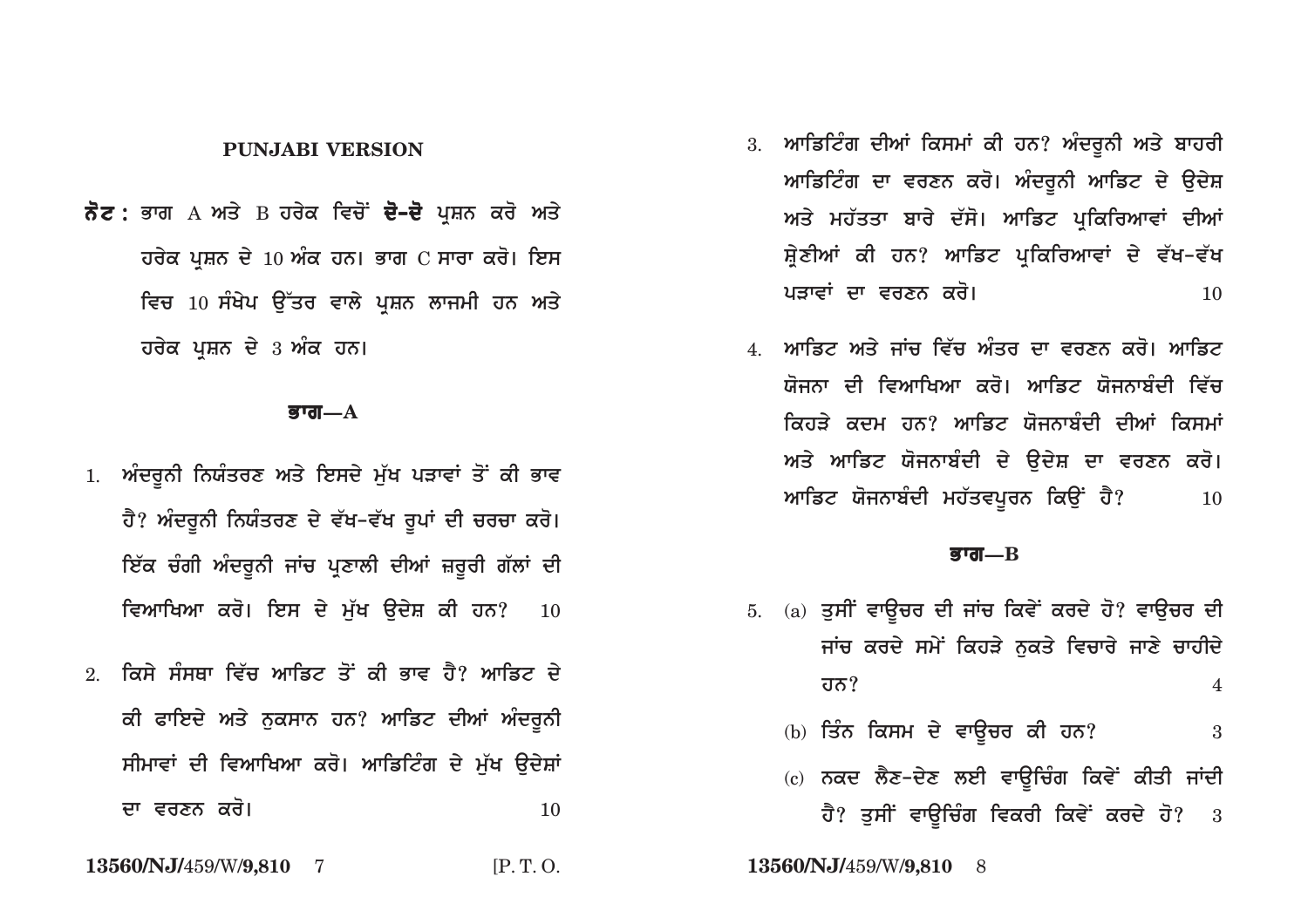- 6. (a) **ਆਡੀਟਰ ਸੰਪਤੀਆਂ ਅਤੇ ਦੇਣਦਾਰੀਆਂ ਦੀ ਪਸ਼ਟੀ ਕਿਵੇਂ** <u>ਕਰਦੇ ਹਨ? ਤਸਦੀਕ ਅਤੇ ਮਲਾਂਕਣ ਵਿੱਚ ਕੀ ਅੰਤਰ ਹੈ?</u> ਸੰਪਤੀਆਂ ਅਤੇ ਦੇਣਦਾਰੀਆਂ ਦੀ ਤਸਦੀਕ ਅਤੇ ਮਲਾਂਕਣ **dy audyS kI hn?** <sup>6</sup>
	- (b) **ਮਲਾਂਕਣ ਦੀਆਂ ਦੋ ਕਿਸਮਾਂ ਕੀ ਹਨ? ਸੰਪੱਤੀ ਅਧਾਰਤ ਮਲਾਂਕਣ ਦਾ ਕੀ ਅਰਥ ਹੈ?** 4
- 7. ਲੇਖਾਕਾਰੀ ਅਤੇ ਲੇਖਾ-ਪਤਤਾਲ ਵਿੱਚ ਨਿਮਨਲਿਖਤ ਸ਼ਬਦਾ<mark>ਂ</mark> ਦੀ ਚਰਚਾ ਕਰੋ:
	- (a) **ਆਡੀਟਰਾਂ ਦੀ ਯੋਗਤਾ**
	- (b) **ਆਡੀਟਰਾਂ ਦੀਆਂ ਸ਼ਰਤਾਂ ਅਤੇ ਰੋਟੇਸ਼ਨ।** 5,5
- 8. ਲੇਖਾਕਾਰੀ ਅਤੇ ਆਡਿਟਿੰਗ ਵਿੱਚ ਹਾਲ ਹੀ ਦੇ ਰਝਾਨਾਂ ਦੀ ਚਰਚਾ ਕਰੋ। ਰੁਝਾਨਾਂ 'ਤੇ ਹੇਠਾਂ ਦਿੱਤੇ ਪਹਿਲੂਆਂ ਦੇ ਪ੍ਰਭਾਵਾ<u>ਂ</u> **dI ivAwiKAw kro:** <sup>10</sup>
	- (a) ਡੇਟਾ ਵਿਸ਼ਲੇਸ਼ਣ ਵਿੱਚ ਨਿਰੰਤਰ ਸਿਖਲਾ**ਈ**
	- (b) **ਸੂਚਨਾ ਪ੍ਰਣਾਲੀਆਂ ਤੋਂ ਜਾਣੂ ਕਰਮਚਾਰੀ।** 10
- **13560/NJ/**459/W/**9,810** 9 [P. T. O. **13560/NJ/**459/W/**9,810** 10

## **Bwg—C**

- 9. ਹੇਠ ਲਿਖਿਆਂ ਵਿਚੋਂ ਕਿਸੇ 10 ਦੇ ਉੱਤਰ ਦਿਓ:  $10\times3=30$ 
	- (i) ਆਡਿਟ ਵਿੱਚ ਅੰਦਰੁਨੀ ਜਾਂਚ ਦਾ ਕੀ ਅਰਥ ਹੈ?
	- (ii) ਆਡਿਟ ਦੀ ਭਰੋਸੇਯੋਗਤਾ ਨੂੰ ਪ੍ਰਭਾਵਿਤ ਕਰਨ ਵਾਲੇ <u>ਜ਼ਾਰ ਕਾਰਕਾਂ ਦਾ ਵਰਣਨ ਕਰੋ।</u>
	- (iii) ਫੀਲਡਵਰਕ ਕਰਨ ਦੀ ਅੰਦਰੁਨੀ ਆਡਿਟ ਪ੍ਰਕਿਰਿਆ ਦਾ ਵਰਣਨ ਕਰੋ।
	- (iv) **ਆਡਿਟਿੰਗ ਅਤੇ ਜਾਂਜ ਵਿੱਜ ਕੀ ਅੰਤਰ ਹੈ**?
	- (v) ਅੰਦਰੁਨੀ ਨਿਯੰਤਰਣ ਦੇ ਵੱਖ–ਵੱਖ ਰੁਪਾਂ ਅਤੇ ਉਹਨਾਂ ਦੇ ਅੰਤਰ ਦਾ ਵਰਣਨ ਕਰੋ।
	- (vi) ਇੱਕ ਚੰਗੀ ਅੰਦਰੂਨੀ ਜਾਂਚ ਪ੍ਰਣਾਲੀ ਦੀਆਂ ਜ਼ਰੂਰੀ ਗੱਲਾਂ ਦਾ ਵਰਣਨ ਕਰੋ। ਤਨਖ਼ਾਹ ਦੇ ਭਗਤਾਨ ਦੇ ਸਬੰਧ ਵਿੱਚ ਅੰਦਰੂਨੀ ਜਾਂਚ ਦੀ **ਵਿਆਖਿਆ ਕਰੋ**।
	- (vii) ਵੱਖ-ਵੱਖ ਆਡਿਟ ਪਕਿਰਿਆਵਾਂ ਕੀ ਹਨ?
	- (viii) ਵਾੳਚਿੰਗ ਦੀਆਂ ਵਿਸ਼ੇਸ਼ਤਾਵਾਂ ਕੀ ਹਨ? ਆਡਿਟਿੰਗ **ਵਿੱਚ ਵਾਉਚਿੰਗ ਮਹੱਤਵਪੂਰਨ ਕਿਉਂ ਹੈ**?
-